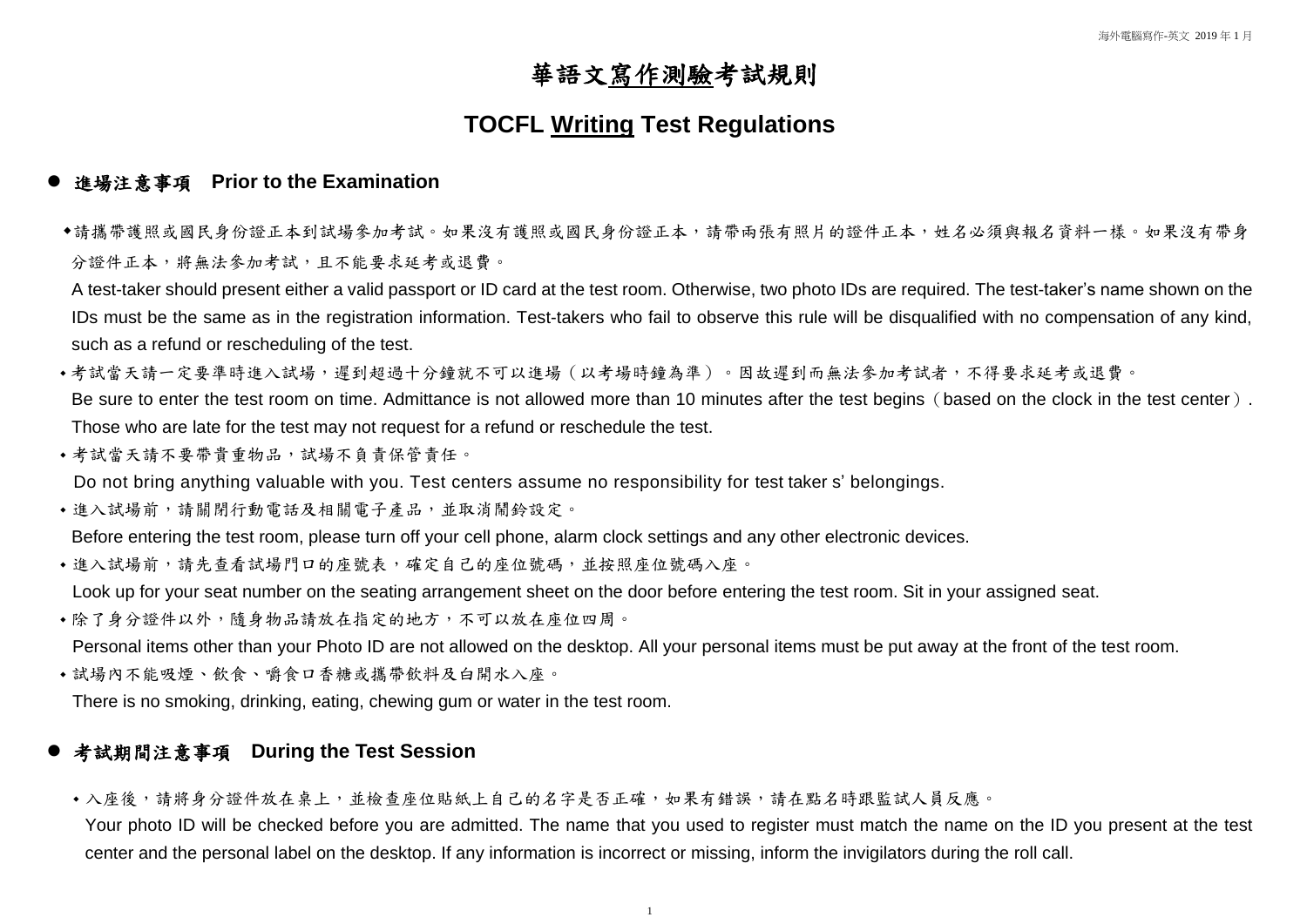- •測驗中沒有休息時間,如果因為身體不舒服或是要去洗手間,造成測驗時間不夠,也必須在規定的考試時間內結束考試。 No breaks are given during the test. You are required to finish the test in time even if you are permitted to leave the test room for special reasons.
- •考試時,行動電話及相關電子產品不可以發出任何聲音或振動,如果有違規情況,將取消考試資格。 If your cell phone or any other electronic devices ring, vibrate, or make any noise during the test, you will not receive any scores for this test.
- 考生不可以左顧右盼、相互交談,影響考試秩序將取消考試資格。

Do not look around, discuss test content, make noise or cause any disturbance during the test session. Oryou will not receive any scores for this test.

- 若發現有人頂替代考,考生與代考者,會被要求離開試場並取消考試資格,二年內不得再報名參加本測驗。 If you attempt to take the test for someone else or have someone take the test for you, both of you will be dismissed from the test room and will not receive any scores for this test. Moreover, both of you may not be able to attend the TOCFL test in the next 2 years.
- •考試時,嚴格禁止以文字、錄音或其他形式,複製考試內容,如果有違規情況,會被要求離開試場並取消考試資格,二年內不得再報名參加本測驗。 It is not allowed to copy the test content by transcribing, recording or any other format during the test. If you do so, you will be dismissed from the test room and will not receive any scores for this test. Moreover, you may not be able to attend the TOCFL test in the next 2 years.
- 考生如有作弊或其他違規情況,或有不服監試人員指示者,監試人員可以要求考生離開試場並取消考試資格。 If you fail to comply with the test administration regulations or the test administrator's directions, you will be dismissed from the test room and will not receive any scores for this test.
- ◆ 華語文能力測驗採電腦考試,測驗中途若發生網路中斷、電腦故障或人為操作不當等,造成題目無法完整播放呈現、跳題、測驗系統暫停或登出之情形, 考生應立即舉手通知監試人員處理,請考生於現場稍待,勿自行離開,並配合監試人員之處理方式。待問題排除後,重新以考生專屬測驗帳號,或監考人 員提供之備用帳號登入後,即可接續先前測驗進度,繼續完成測驗,並不影響先前成績計算,考生不得以測驗中斷為由向本會或監考人員請求重測、退費、 損害賠償或為其他請求或任何主張。

◆ 如遇停電等不可抗拒之因素需中止考試時,本會將另安排其他考試時間及場地,並公布相關考試訊息,進行補考。若考生無法配合補考時間,可向本會申 請退費。

In case of any technical problems that arise during the computerized Test of Chinese as a Foreign Language, e.g. disconnection from the Internet, the computer malfunctions, or human operational errors, the test-taker should immediately notify the test proctor for assistance. The test-taker should remain at the test site, and follow the directions of the test proctor while the problem is being solved. Upon the solution of the problem, the test taker can, by logging in again with either the original test ID or a backup login ID provided by the test-proctor, resume the test at the point where the interruption occurred. The test result will not be affected by any means by the interruption. The test-taker may not make any claim to SC-TOP or the test-proctor of any right to retake the test, for a refund, or for any form of compensation.